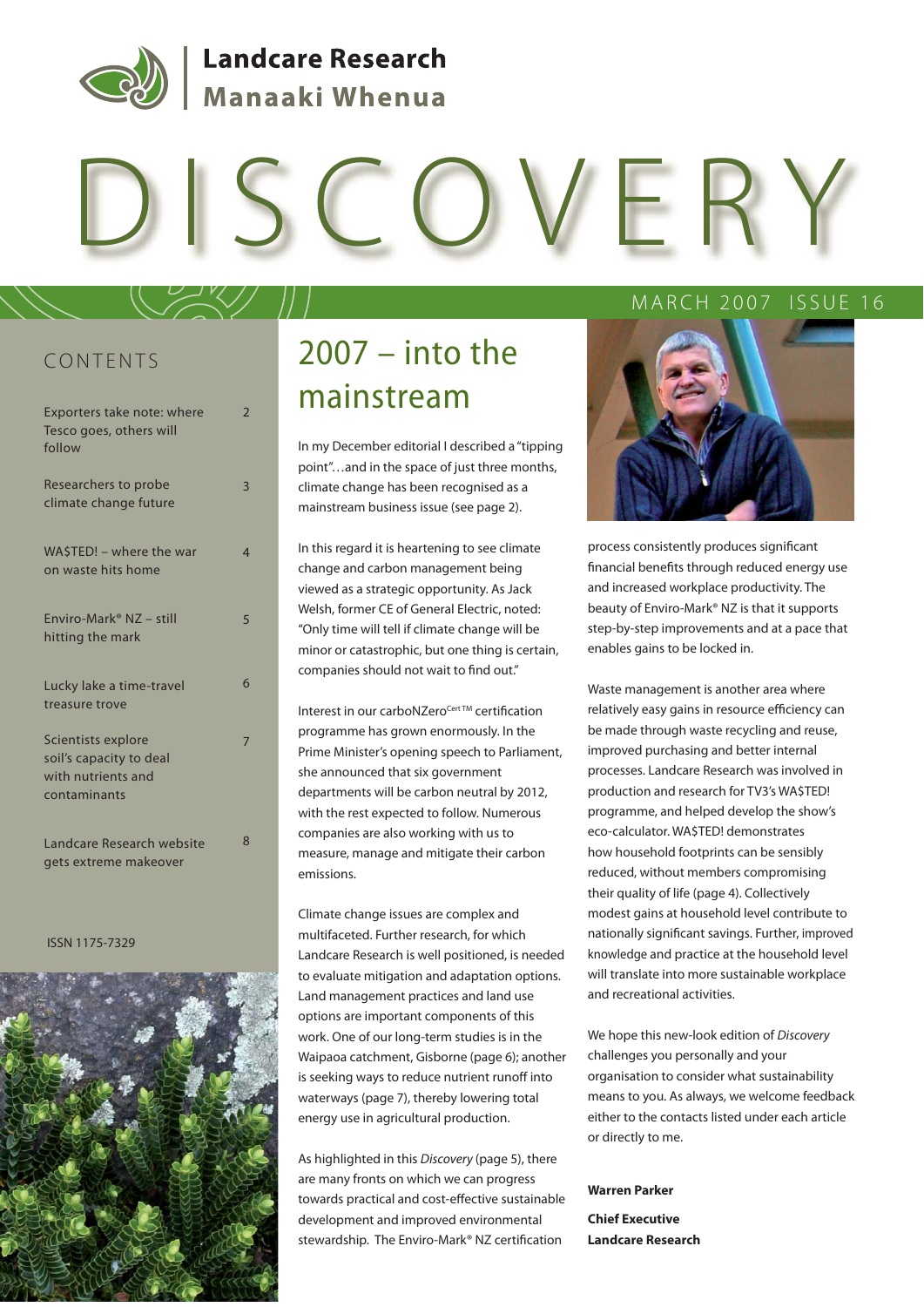## Exporters take note: where Tesco goes, others will follow

New Zealand's exporters are being urged to plan ahead for the likelihood that other UK supermarket chains will follow Tesco's example and start labelling the origin or carbon intensiveness of goods.

Tesco has a £500 million plan to reduce its carbon emissions and encourage customers to buy environmentally friendly products. This involves complex labelling, outlining the carbon emitted during the production, transport and consumption of all goods it sells – in other words, revealing the carbon in the lifecycle of the goods. Enacting this may take years, so Tesco's initial step will be to put aeroplane symbols on all goods imported by air.

New Zealand exports a billion dollars worth of food goods to the UK each year (and total goods worth about \$1. 5 billion). In terms of volume, only 0.25% is sent by air but this represents important business for producers of perishable goods such as strawberries and seafood. Lifecycle carbon costs of many food products shipped from New Zealand are expected to be competitive with those of goods produced in Britain and other countries.

But New Zealand producers cannot afford to be complacent, and should plan to prove how sustainably their goods are produced. Martin Fryer, former environmental manager for a major supplier to leading UK supermarkets, is now a senior advisor in Landcare Research's carboNZero<sup>Cert™</sup> programme. Martin says that with the market leader Tesco and also Marks & Spencer announcing they are taking action on their climate change impacts, other major retailers such as Sainsbury's and ASDA will likely follow suit.

"They'll first find out what their own emissions profiles are. Then, once these are reduced, they will turn to their supply chain. All the major supermarket chains have prescriptive standards for suppliers to meet. It is only a matter of time before these standards include the need for CO<sub>2</sub> emission profiles for specific products.

"Tesco sells more than just food, so its climate change initiatives will affect a large range of products. These chains also do business outside the UK, so exports of New Zealand goods to other countries will also be affected.

"It would pay New Zealand exporters to be proactive and get a carbon emissions profile produced and independently verified. They can then look at reducing their lifecycle carbon costs where possible. This way, when the supermarkets ask what the climate change implications are of sending products to them, the exporter can tell them."

Landcare Research's carboNZero<sup>CertTM</sup> programme can take businesses up to whichever stage in this process they choose. By having an emissions profile produced, they would understand the size of the issue and potential financial implications. Cost-benefit analysis would highlight if reduction opportunities were available and once these were exhausted then offsetting the remainder through the purchase of carbon credits is an option. They would need to know the potential costs before committing resources to becoming carbon neutral.

"If all the above stages are completed, they could be independently audited and carry the carboNZero<sup>Cert™</sup> label on their product, just as the New Zealand Wine Company's Grove Mill and Sanctuary labels do.

This is a powerful marketing tool in a new



UK supermarkets are changing the rules for suppliers to meet sustainability goals.

marketing environment where New Zealand will have to show that the long distances it transports its goods to export markets are not comparatively harmful."

Martin says along with exporters, freight companies are also part of the equation, and their emissions profiles also need to be addressed.

"No one has analysed the freight industry itself yet, but it needs to be done.

There may be opportunities for the industry to use different fuel types or transport methods, particularly now that the Government has set targets for biofuel use. Improving carbon profiles should not just be about offsetting carbon, but about finding ways to reduce emissions through improved energy and fuel efficiency."

**Contact: Martin Fryer** Landcare Research, Auckland (09) 574 4220 FryerM@LandcareResearch.co.nz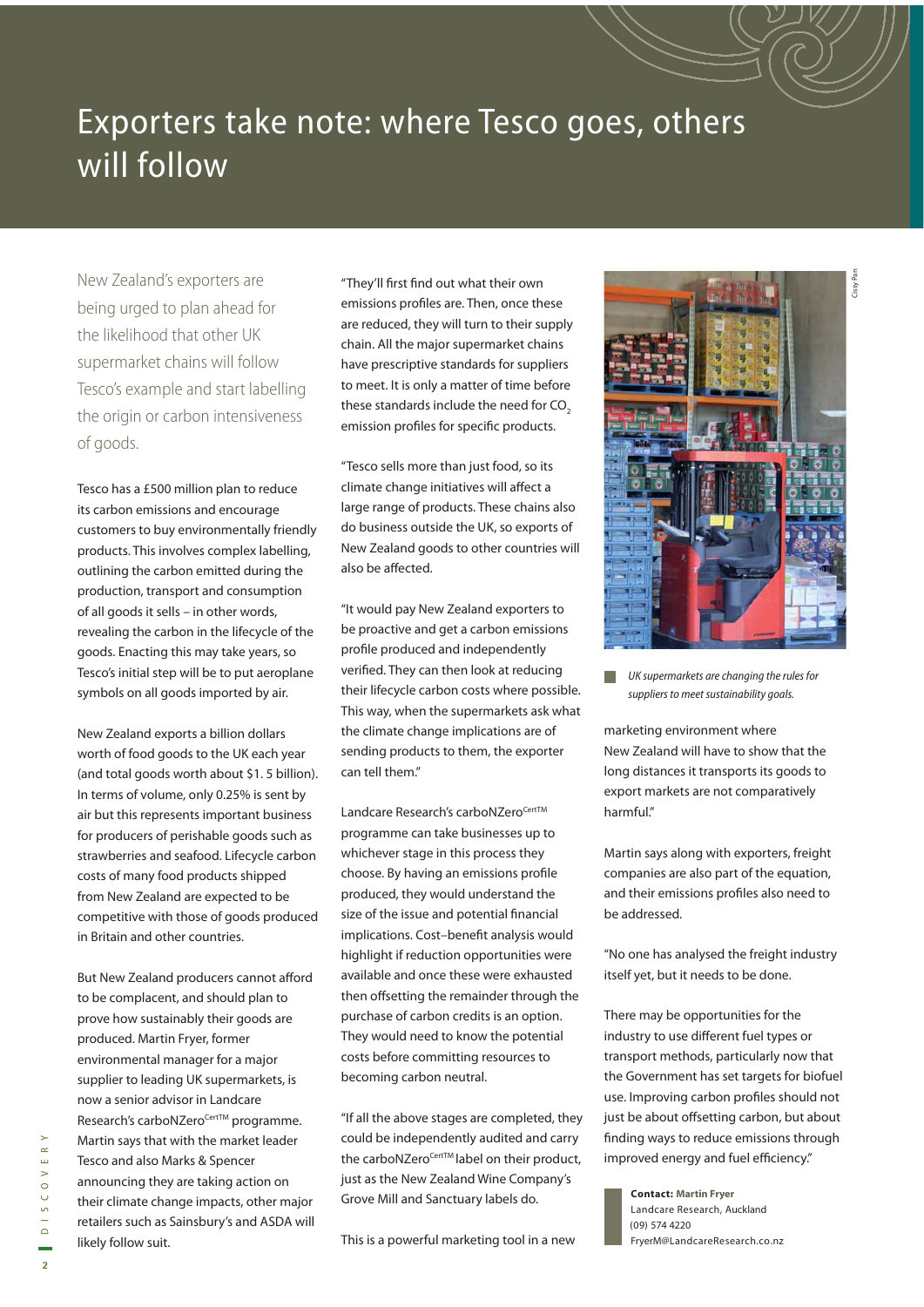## Researchers to explore climate change future

How will the increased greenhouse gas emissions affect our future climate? Can we identify "tipping points" beyond which damage caused by climate change becomes extreme or irreversible? Scientists at Landcare Research are starting new approaches, including long-term collection of data, which they say are crucial to the quest for answers.

Researchers have done much work to develop methods for inventorying New Zealand's greenhouse gas emissions – as required for reporting and meeting emissions reductions targets set by the Kyoto Protocol for 2012. But predicting future risks beyond 2012 is much more challenging than reporting on the current position. What effects will climate change have on our environment and our landbased economy?

Landcare Research Global Change Processes science leader Dr David Whitehead says little is known about how key 'feedback responses' will affect ecosystems and net greenhouse gas emissions– both globally and locally.

"Within New Zealand, as average air temperatures rise, carbon loss from soil will be accelerated, and this will exacerbate emissions.

"We don't yet understand the magnitude these responses will have," David says. "That's why we are developing baseline measurements and long-term data sets to help us record changes over time, and check the success of mitigation approaches where necessary.

"We know that with current climate change trends, generally the west of the country will become wetter and the east will become drier," David says. "Drought decreases the ability of trees and shrublands to take up carbon dioxide, and warmer temperatures increase carbon dioxide losses from soils. Our mature native forests are already very close to being carbon neutral. Will future changes in climate tip many of our major ecosystems to become net carbon sources rather than sinks?

"How do we know whether our ecosystems are more at risk than they were, say, a decade ago? How do we know that nitrification inhibitors are working, for example?"

On the plus side there will be economic opportunities, although these too come at a price.

"As temperatures increase, we may be able to grow a wider range of crops," David says. "However, it takes time and money to convert land for a new use. Also, there will be increased risk of sudden and incremental flood damage as storm intensity and frequency increase."

The questions needing answers are numerous and multi-dimensional. Landcare Research is focusing on improving methods for measuring greenhouse gas exchange, and verifying where emissions are changing. Researchers will pay close attention to offsetting emissions from regenerating forests and shrublands and new mitigation opportunities.

In addition, Landcare Research scientists are contributing to an integrated assessment to understand and model the economics and social implications of climate change impacts, adaptation and mitigation for New Zealand. Collaborators in this project are NIWA, AgResearch,

Geological and Nuclear Sciences, the Motu Economic and Public Policy Research Trust, and Infometrics. This project involves collaborative learning – demonstrating to communities how to do their part in reducing emissions, and what the benefits are.

"This is starting to take off already, with many people seeking to reduce reliance on fossil fuels by recycling, and thinking more about how they travel and use energy," David says.

> **Contact: David Whitehead** Landcare Research, Lincoln (03) 321 9862 WhiteheadD@LandcareResearch.co.nz



**David Whitehead investigates how our indigenous** forests will perform in a future with increased greenhouse gases.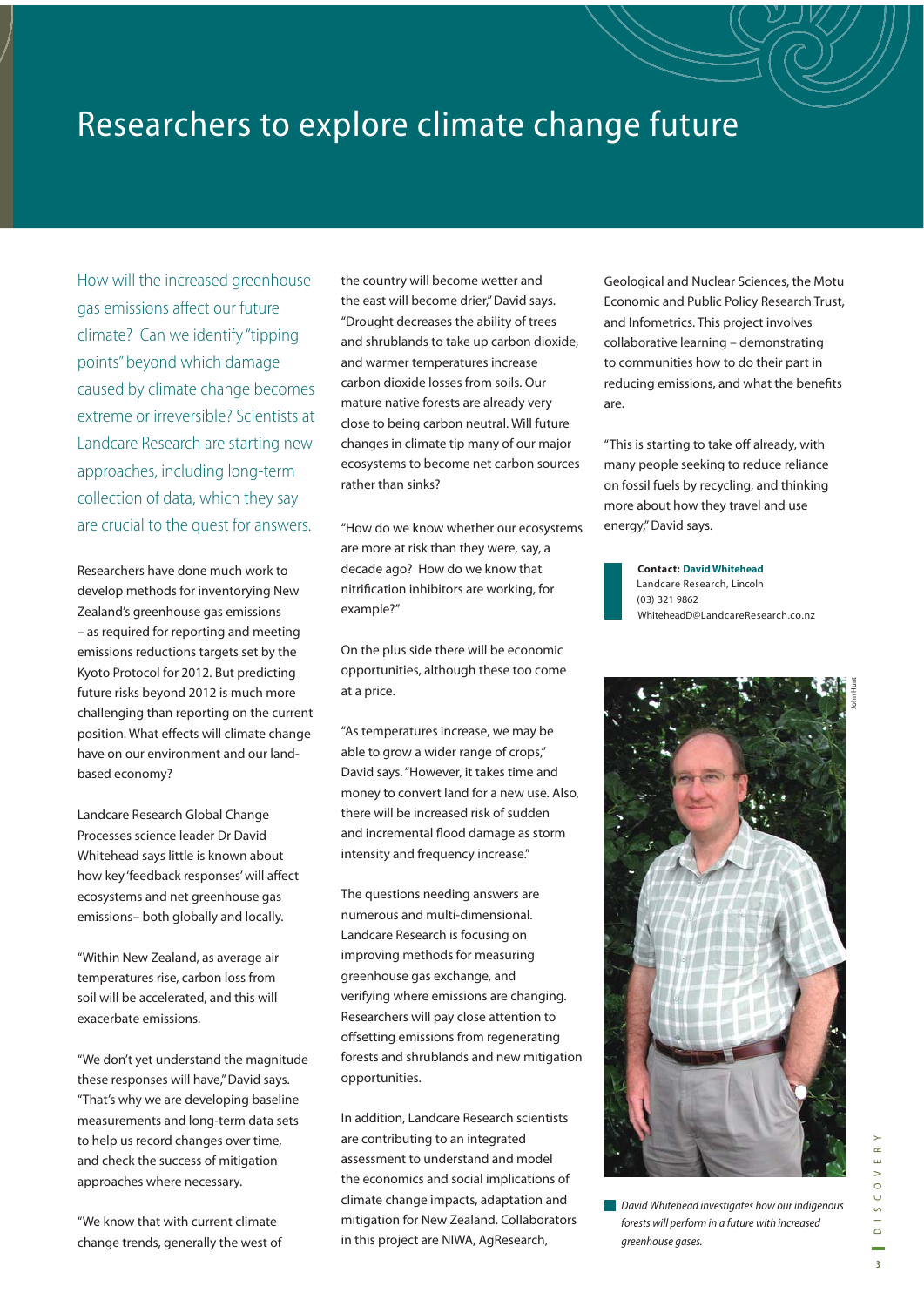## WA\$TED! – where the war on waste hits home

It's a TV show that begins with some home truths of the most shocking kind… six months' worth of waste, dumped on the front lawn of the household that produced it. But to Landcare Research sustainability advisor Emma McConachy, the show's associate producer, the shock came more from the fact that householders were so shocked at the amount of their rubbish.

WA\$TED! is a new half-hour show that proves you don't have to be extreme to be green. Every week WA\$TED! takes a different household, audits their waste and resource usage, and confronts them with the truth about their long-term impact on the planet. The household footprint is calculated with a special eco calculator, developed for the show by the New Zealand Centre for Ecological Economics (NZCEE), a joint venture between Landcare Research and Massey University. The families, student flatters, and other various domestic dwellers are put on a green regime to clean up their act. Later, their household footprint is recalculated, and cash savings handed back to them.

Fumes TV and South Pacific Pictures, the producers of WA\$TED!, partnered with Landcare Research and EECA (the Energy Efficiency and Conservation Authority) to research the series.

Emma's less-than-glamourous duties included collecting a month's worth of each of the 10 WA\$TED! households' rubbish and auditing it to discover just what they were throwing away.

"Amongst all the stuff there were thousands of kilograms of food waste and hundreds of nappies! Each household was using 7 to 85 times the productive space of the area of their home – in other words, they had a huge footprint.

"Every house in New Zealand is doing that. Don't overlook improvements you can make at home. There are 1.4 million homes in New Zealand, and if we all took steps to help, we could make a big difference."

Emma helped develop Greening the Screen, the TV and film industry's environmental toolkit. She also helped the show become green behind the scenes.

WA\$TED! participated in Landcare Research's CarboNZero<sup>CertTM</sup> programme and actively reduced electricity and fuel consumption. What could not be reduced was offset. Hybrid cars were used, travel was minimised, and food waste, paper, plastic and cardboard was recycled. Staff were given travel mugs to replace the industry's ubiquitous paper cups.

Fumes TV producer Carthew Neal says the show is for people who may not have thought they were interested in the environment and is "jargon free".

"We chose households who may not have had much of an environmental conscience to start with but by using a few facts about the reality of their impact on the planet and our future, they were ready to start making changes to their behaviour."

"Everybody on the show went through a huge learning curve. We found that becoming aware of waste means you can never go back to your old habits."

All households had a tailored "eco plan" that made changes to their home and habits; this included things like: a "centameter" to monitor electricity, eco lightbulbs, "no junk mail" stickers, ecocleaning products, hot water cylinder wraps and information.

And the fate of the rubbish on the lawn?

The food waste was composted and much of the rest was recycled.

### **WA\$TED! airs on Tuesdays at 8pm on TV3. www.wastedtv.co.nz**

**Contact: Emma McConachy** Landcare Research, Auckland (09) 574 4222 Mob: 027 490 3053 McConachyM@LandcareResearch.co.nz



Sometimes the truth stinks: the Crump family of Auckland is confronted with the output of a month's worth of food waste.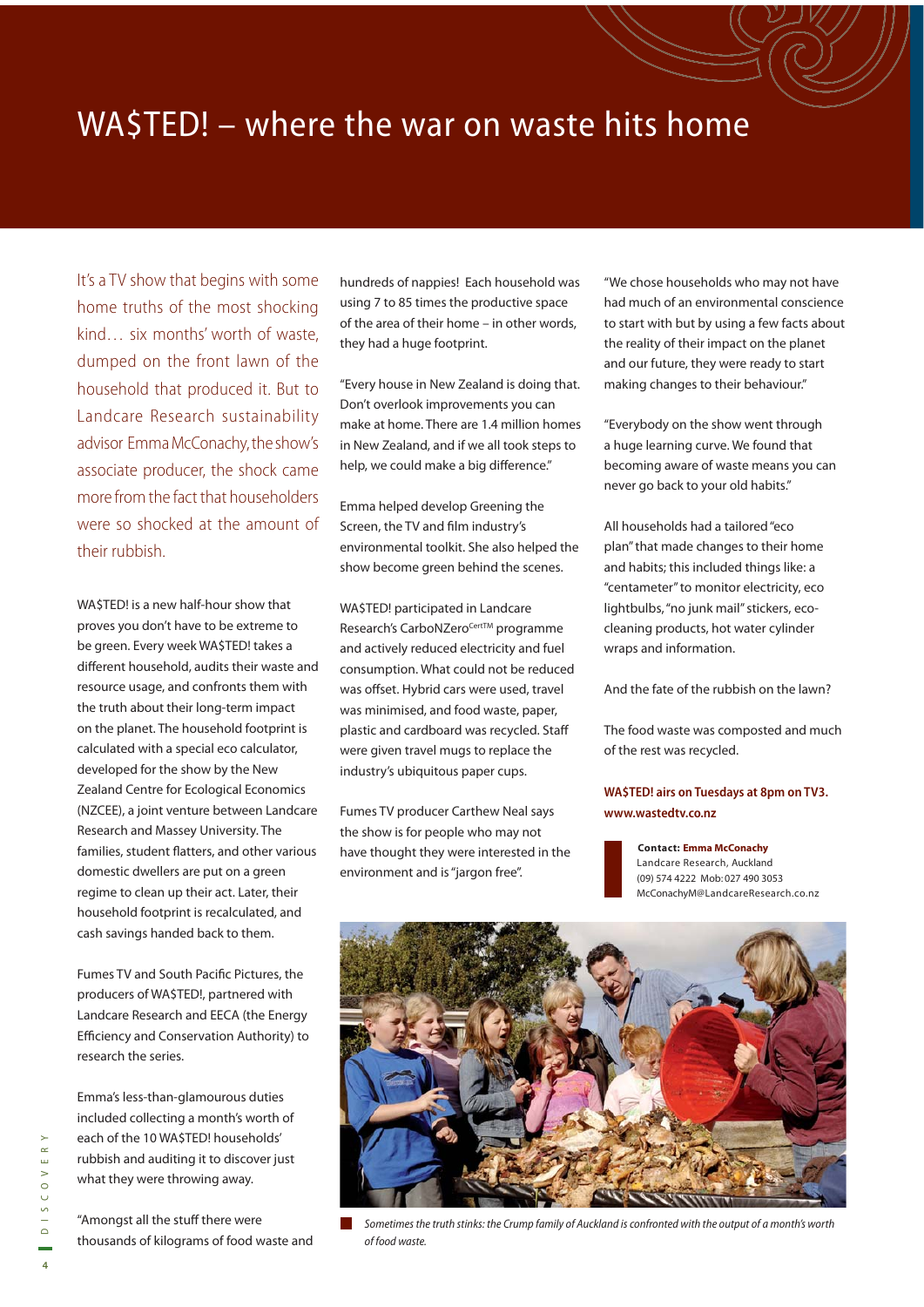## Enviro-Mark<sup>®</sup> NZ – still hitting the mark

Six years ago when Landcare Research first introduced Enviro-Mark to New Zealand, business sustainability was a new concept for many. With sustainability now a market force in its own right and with growing numbers of customers seeking sustainably produced goods, Enviro-Mark® NZ is increasingly sought after.

Administered by Landcare Research, Enviro-Mark NZ helps businesses meet environmental standards and save money in the process. It covers energy efficiency, waste minimisation and resource use efficiency (raw materials).

About 150 organisations have taken up Enviro-Mark NZ so far, including Mercury Energy, Mighty River Power, and Fonterra. The system has five levels of certification. Bronze level covers compliance; silver involves developing environmental policy; gold is monitoring for continuous improvement; platinum is documenting procedures; and diamond is implementing an internal management and audit programme. Organisations can work through successive levels at their own pace, stopping at whichever is most appropriate for their needs. Each level asks businesses to take specific actions, based on size, activities, and potential adverse impact on the environment by either the business itself or its suppliers. The process and the results are externally audited.

Christchurch-based Talbot Plastics is a custom plastic injection moulder, tool and die maker with more than 100 staff. and has achieved Enviro-Mark's Diamond standard, the highest certification, when a company is also ready for an ISO14001 audit. It has slashed waste by more than 50% through reducing its consumption of



More sustainable business through Enviro-Mark NZ: Talbot Plastics staff Diane Philpot, Travis Peak and Sara Wallen with a new electric moulding machine.

energy, water and raw material. Any waste paper, cardboard, plastic bags, shrink wrap, strapping and scrap metal are recycled in separate collection areas.

Additionally, as part of its "cradle-to-grave" stewardship, Talbot Plastics recycles 80 to 100 tonnes annually of products that customers return. With the help of a grant from the Energy Efficiency Conservation Authority (EECA) it has replaced a hydraulic machine with a more energy-efficient, all-electric machine. Along with energy savings, this machine is less noisy and cleaner operating.

Another step was to set up an "energy committee" of staff from various management levels, to look at ways to reduce energy consumption.

Talbot Plastics' production assistant Diane Philpot says the changes made through Enviro-Mark NZ have had good feedback from both customers and suppliers.

"We've had a lot of comments. In the early days when Enviro-Mark's concepts were quite new to people, it took a while to get

people on-board. But now people at every stage of the manufacturing process are more aware of the environment."

Diane says she would recommend Enviro-Mark because its step-by-step process helps motivate staff to participate.

"Doing it in steps made it quite achievable, and you were rewarded for incremental progress. This way, any business can stop at the level that suits them best, and they still have something to show for it.

"And of course, it has saved us money."

Enviro-Mark NZ project leader Veronica McLeod agrees the step-by-step process is Enviro-Mark's point of difference." Also, we are now making the system even more user-friendly and supportive, through providing examples based on other companies' successful experiences, which new users can take and adapt to fit their own organisation."

**Contact: Veronica McLeod** Landcare Research, Lincoln 0800 366 275 McLeodV@LandcareResearch.co.nz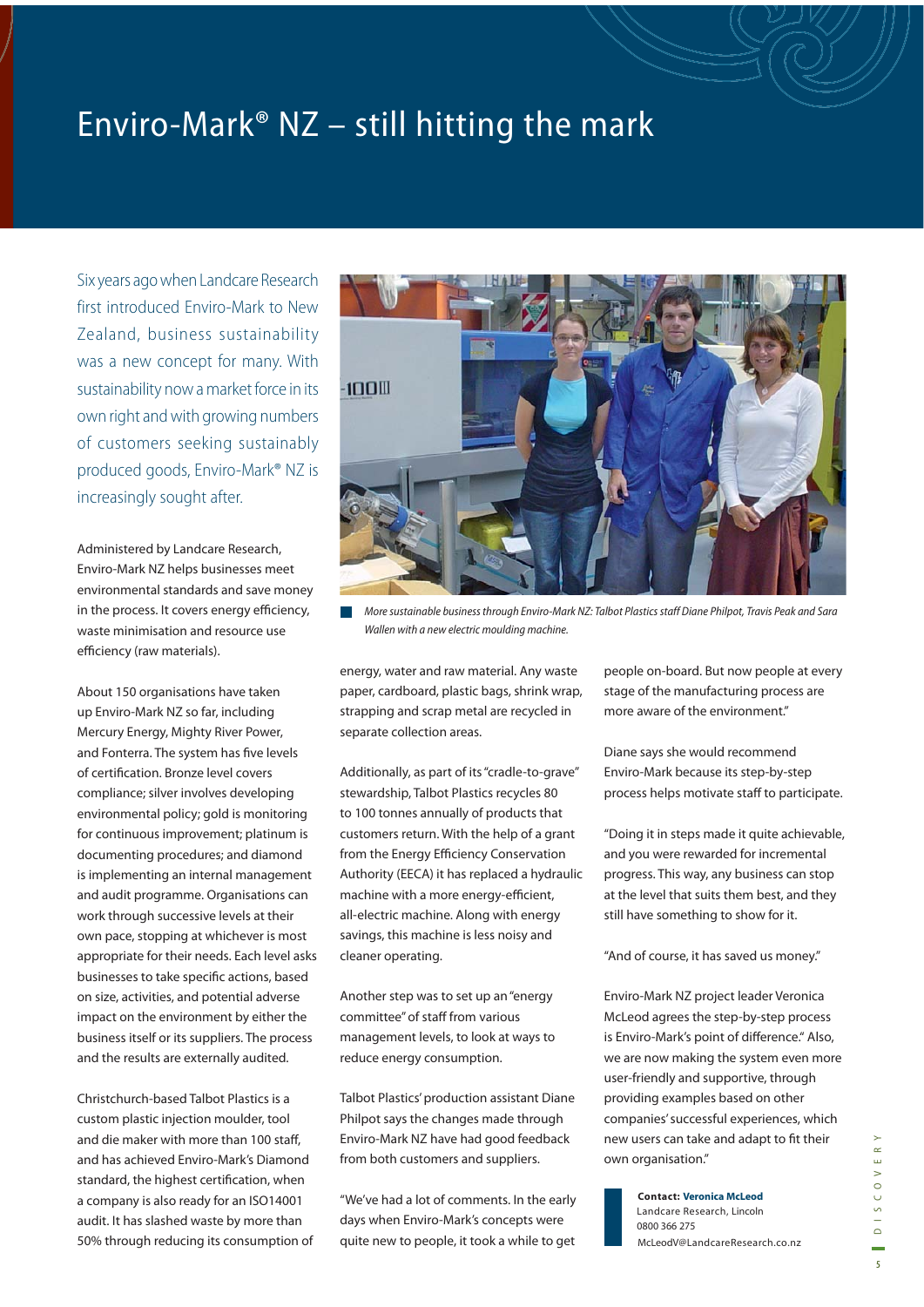## Lucky lake a time-travel treasure trove

An intriguing lake from the past has been discovered at a key study site, adding to the treasure trove of information already found there. This long-lost lake is expected to yield important clues as to how New Zealand landscapes have responded to climate change in the past.

The East Coast's Waipaoa hill catchments contain evidence of the effects of past storms via the sediment stored in their valley systems. Sediment records reveal relationships between erosion rates, vegetation cover and climate. They are crucial for understanding how land uses today might respond to climate change scenarios predicted for New Zealand.

While on a routine sediment coring expedition in Waipaoa, Landcare Research scientist Dr Mike Marden made a chance discovery of an infilled lake. The lake was formed some time in the past 10,000 years, and lasted long enough for an 11-metre-thick pile of sediment to be preserved. It was probably formed when a major landslide blocked the river. The landslide-dammed lake is then thought to have drained when the river finally broke through.

"It's a lucky find – and an exciting one," Mike says. "Our aim is to understand what's happening in the entire Waipaoa sedimentary system, from mountains to sea. Now for the first time, we can use this lake record to make direct correlations between what was happening in the landscape with records of sediment accumulation on the ocean floor in Poverty Bay at the time the lake formed. We can ask oceanographers if they can detect changes in sediment accumulation patterns in the Bay dating from the same time-frame."

As well as alternating layers of sediment, the lake bed deposits contain volcanic ash and organic material including wood and pollen. The organic material can be carbon-dated, to give researchers an indication of when the lake was formed. Using the pollen to deduce what vegetation was growing will also provide an indication of what the climate was like at the time the lake sediments were deposited.

"This research will help establish relationships between climate, vegetation and landscape response at the time the lake existed," Mike says. "These relationships can then be used to predict what might happen given a similar combination of factors in the future."



**Contact: Mike Marden** Landcare Research, Gisborne (06) 863 1354 MardenM@LandcareResearch.co.nz



Mike Marden with a half-metre section of cored lake deposits. The sample contains wood and volcanic ash – useful for dating – and pollen, which will reveal vegetation cover at the time the lake existed.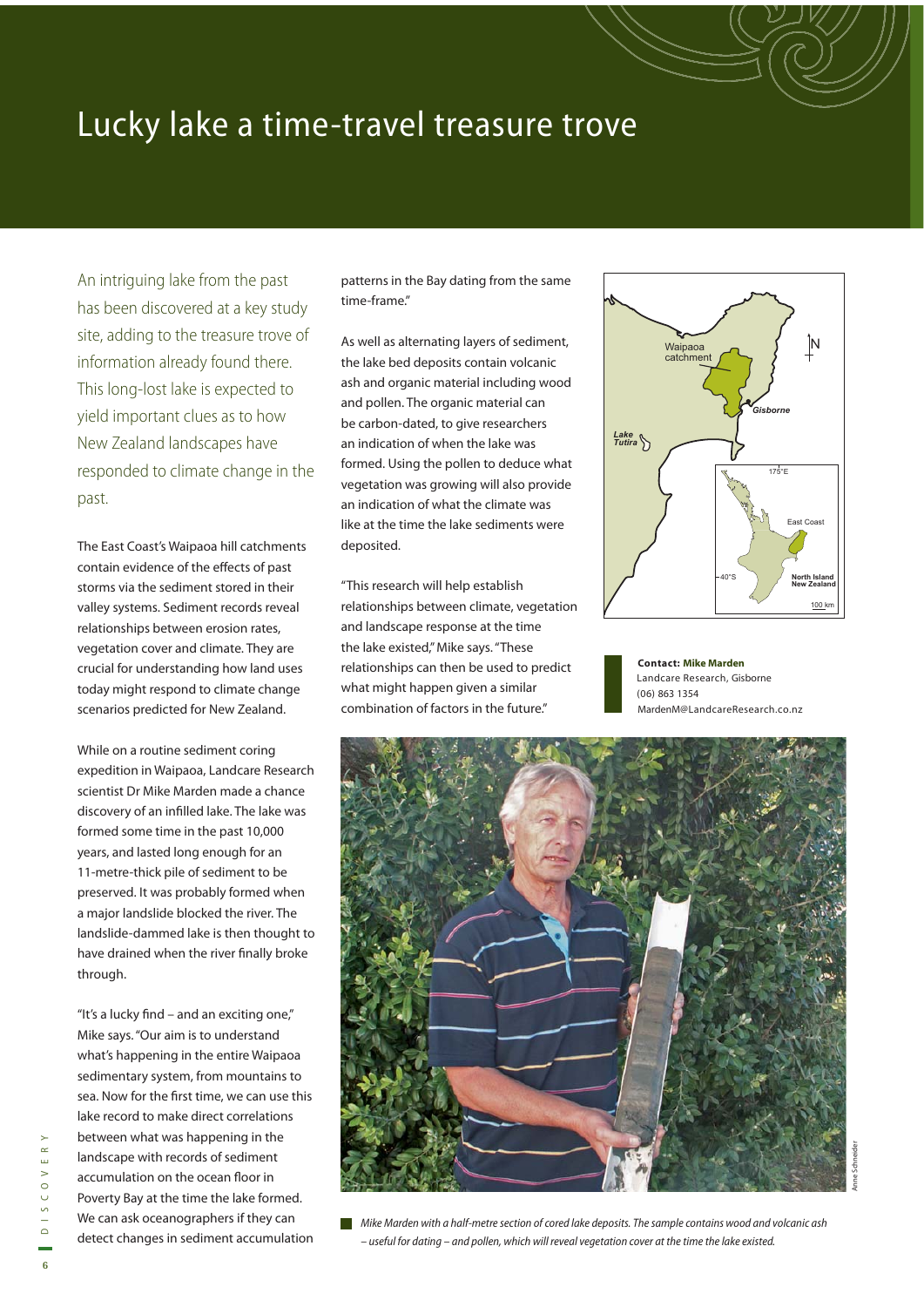## Scientists probe soil's capacity to deal with nutrients and contaminants

Nitrates, steroid hormones and veterinary antibiotics are increasingly leaching into our waterways. Landcare Research is leading studies that investigate little-known aspects of how soils buffer and filter, to better understand how they may prevent these substances polluting our water resources. Researchers also want to measure the saturation capacity of soil, and forecast when its buffering capacity is being reached.

The research is being undertaken by the Sustainable Land Use Resource Initiative (SLURI), a collaboration of scientists from Landcare Research, Crop & Food Research, HortResearch, and AgResearch. SLURI aims to sustain our soil and water resources, and predict the effects of land use change on soil quality. Soil is essential to life, and the services it provides are worth billions – for example, 17% of New Zealand's GDP depends on the top 15 cm of our soil.

#### **Nitrogen on farms**

Nitrogen leakage from farms is a worldwide problem, no less so in New Zealand. Known sources include animal excreta, particularly cattle urine; and excessive nitrogen fertiliser use, which in New Zealand has risen from 50,000 tonnes in 1990 to more than 300,000 tonnes. However, little is known about whether soil can become saturated with nitrogen, whether we can enhance the filtering of nitrogen, and whether we can remove the pollution-causing, reactive form. Landcare Research soil scientist

Dr Roger Parfitt says researchers need to know what is happening in the soil root zone in particular.

"This is where contaminants and harmful microbes are filtered and buffered, undergoing chemical and biological reactions before water moves them to streams and rivers. Different soils have different filtering properties, and different chemical reactivity.

"We will investigate whether we can enhance filtering, and increase the soil's ability to remove the harmful forms of nitrogen. It may be possible to develop soil conditions that deactivate nitrates before they leach out."

Roger says researchers also have insufficient knowledge about the processes microbes go through in soil. "We still have much to learn about the fungal and bacterial decomposition pathways of the nitrogen cycle."

What about hormones and antibiotics? Steroid hormones are the most potent of all known endocrine disrupting chemicals, and are implicated in damage to wildlife around the world. Free steroid hormones are mainly excreted in faeces, while conjugate forms are excreted by grazing animals in urine. Conjugated hormones are biologically less active than free steroids, but can be converted to free active forms by soil microbes. Meanwhile, 80-90% of antibiotics used on farm animals are excreted unchanged or as biologically active compounds in the faeces or urine.

Landcare Research scientist Dr Ajit Sarmah says researchers know little about the fate and behaviour of these contaminants after they are deposited onto the soil.

"Understanding the influence of soil properties on these contaminants is a crucial step to understanding how well soils can filter and buffer them."

#### **Contact: Roger Parfitt**

Landcare Research, Plamerston North (06) 356 4946 ParfittR@LandcareResearch.co.nz

**Contact: Ajit K Sarmah** Landcare Research, Hamilton (07) 859 3737 SarmahA@LandcareResearch.co.nz



The challenge: how to stop valuable nutrients and agricultural chemicals from entering our water resources.

 $D$  | S C O V E R